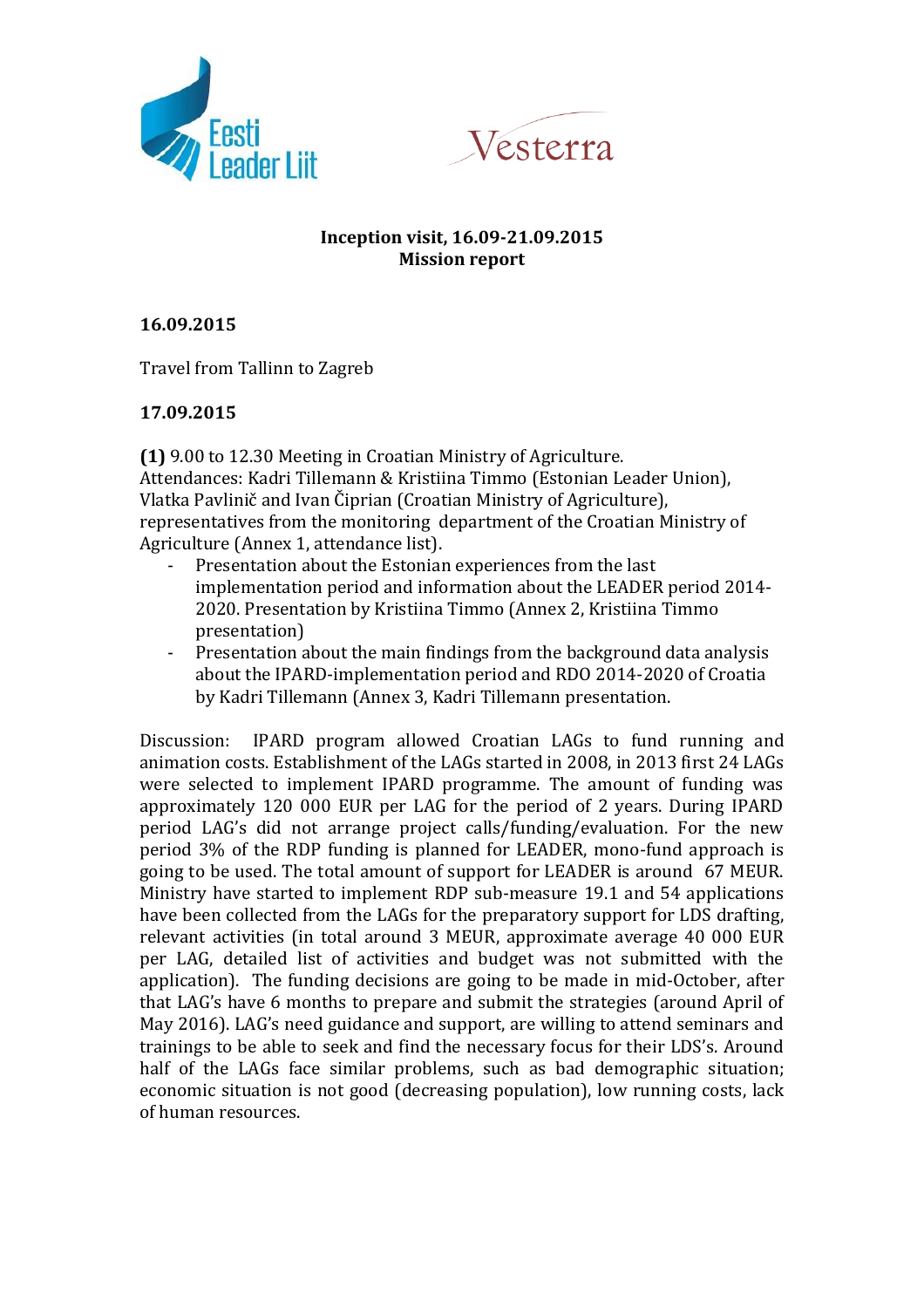



Three different form of national cooperation: (1) one network administered by the Ministry; (2) HMRR and (3) LEADER network (the newest network, established in 2011). Somewhat confusing situation.

Main requirements for the LDS: clear accordance between DLS support measure and RDP priorities, relevant types of operations. There is a plan to arrange a workshop about evaluation in order to raise the LAG's capacities to evaluate the projects. The guide should include suggestions about the mandatory chapters of the LDS (according to the RDP, Annex 91). Description of measure should be connected to the RDP measures directly. Should follow the pre-described list types of operations (by the Ordinance). Selection criteria are not to be set at the level of measure but for type of operation.

It was agreed that consultants prepare the web-questionnaire to collect background data from the LAG's, it will be sent to the representatives of the ministry to be approved prior sending out to the LAG's (distribution is going to be arranged with the help of HMRR). The Guide itself is at first prepared, discussed and approved in English, the final version will be translated into Croatian.

The implementation of the RDP sub-measure 19.3 (co-operation) is not mandatory. The level of experience of the LAGs in terms of national and international co-operation varies a lot, but most of them have had certain cooperation projects. It is possible to get funded up to 100 000 per LAG for cooperation initiatives.

**(2)** 14.00 to 17.00 Meeting with the Croatian Rural Development Network (HMRR) representatives Mrs Višnja Jelić Mück (previous president of the network), Mr Tomislav Panenić (current president of the network) and Mrs Marina Koprivnjak (coordinator).

Discussion: The network consists 36 LAG's and other rural development related NGO's. A number of LAG's face the problem where they just recently (2 years ago, only minor statistical changes are going to be needed) prepared strategies for the IPARD implementation and carried out necessary activities (data collection, meetings etc). From the procedural part it might be adaptation of the old strategies for some of the LAGs.

Previous strategies allowed to incorporate all the LAG area needs, but now they allow only to integrate RDP-related objectives. LAG's interests and needs are broader than RDP's objectives. For example rural tourism.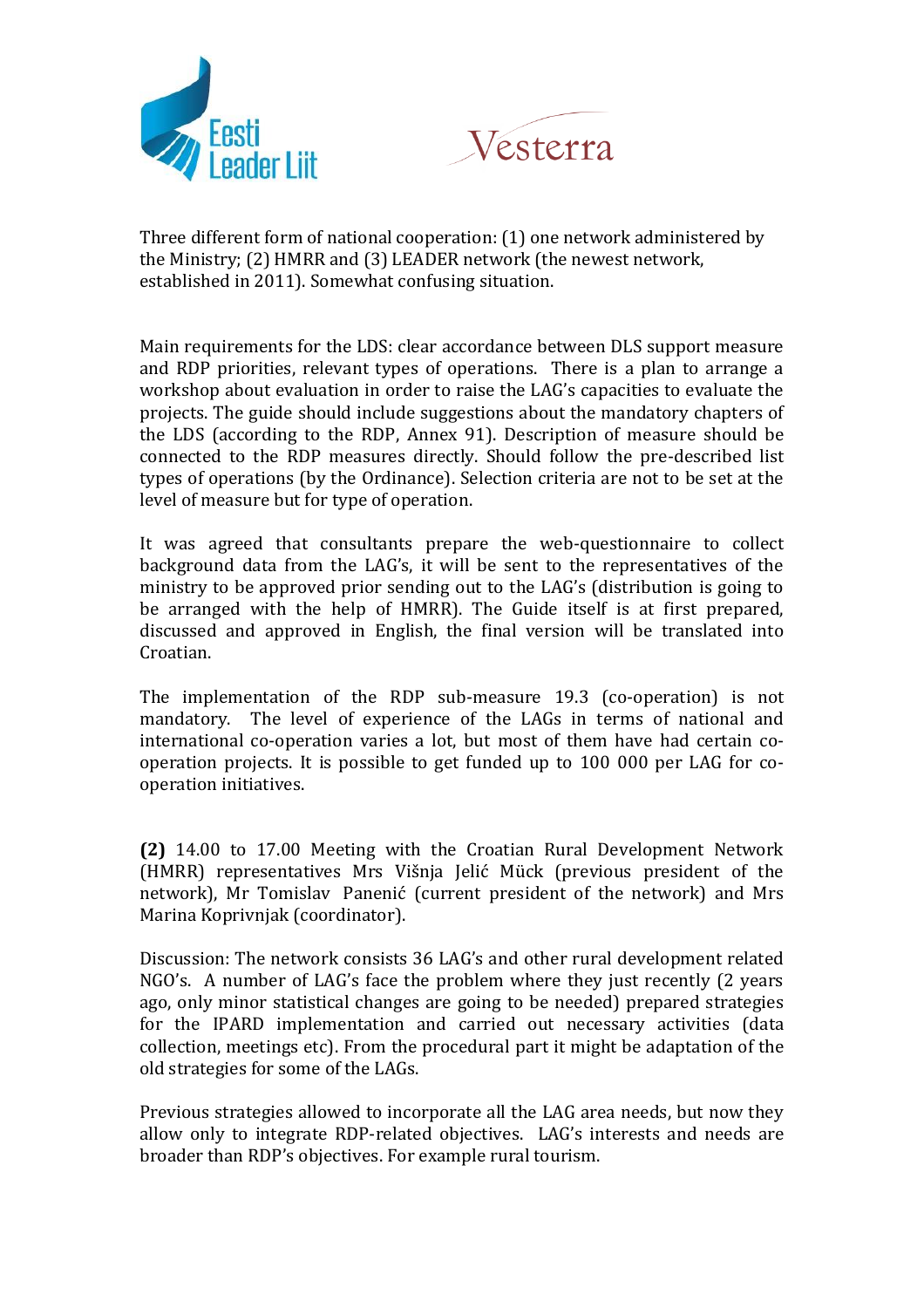



It is a common practice that LAG's use external consultants for LDS preparation and drafting. However the representatives from research institutions and universities might not be familiar with local conditions. There might raise the issue of the expert's independence as well.

The new requirement to have at least 5 municipalities within the LAG has caused a certain amount of confusion - some LAG's merge and some divide. It could happen that local stakeholders could not make a difference between LDS process and local & regional strategies' preparation.

Strategy itself gives 30 points out of 100 when it comes to the accreditation of the LAG's and allocation of funds. 3 other components are related with size of the LAG, population, number of municipalities. Distribution of funds should be separated from the LAG's accreditation process. Otherwise LAG's are not motivated to prepare and submit a high quality strategy if they are not big enough. Evaluation sheet consisted several components, but only 30p are related with quality of the strategy. It is not reasonable to be too EAFRDcentered, there should be more possibilities to integrate local needs, take into account the LAG's uniqueness and differences.

So far there has been a several support systems for the LAG's, in addition to the workshops provided by the ministry local and regional NGO's and agencies have provided consultancies and training (under the financial support of other programs). There is definitely a need for more trainings, especially for the LAG's evaluators. It should be recognized that regional development is not the same as the rural development. Croatia is very diverse, important to find proper goals for LDS's, they should take accordance the uniqueness. Impact assessment is very important. Should be somewhat internal on LAG-level. Mid-term evaluation results come to late. The human resources of the LAGs are limited, up to 5 employees, average is around 1-2 employees.

For the evaluation process there should be a minimum evaluation model provided either with the guide or separately. It is necessary that is going to be a first time for the LAGs to conduct evaluation. E-literacy is not very high, E-system might exclude some potential applicants.

Guide should indicate that innovation in rural development does not mean hightech solutions. LAG's would like to implement more activities related with urbanrural interactions, but it is procedurally complicated. Investments outside the rural areas are not possible even if the beneficiaries are from the rural area.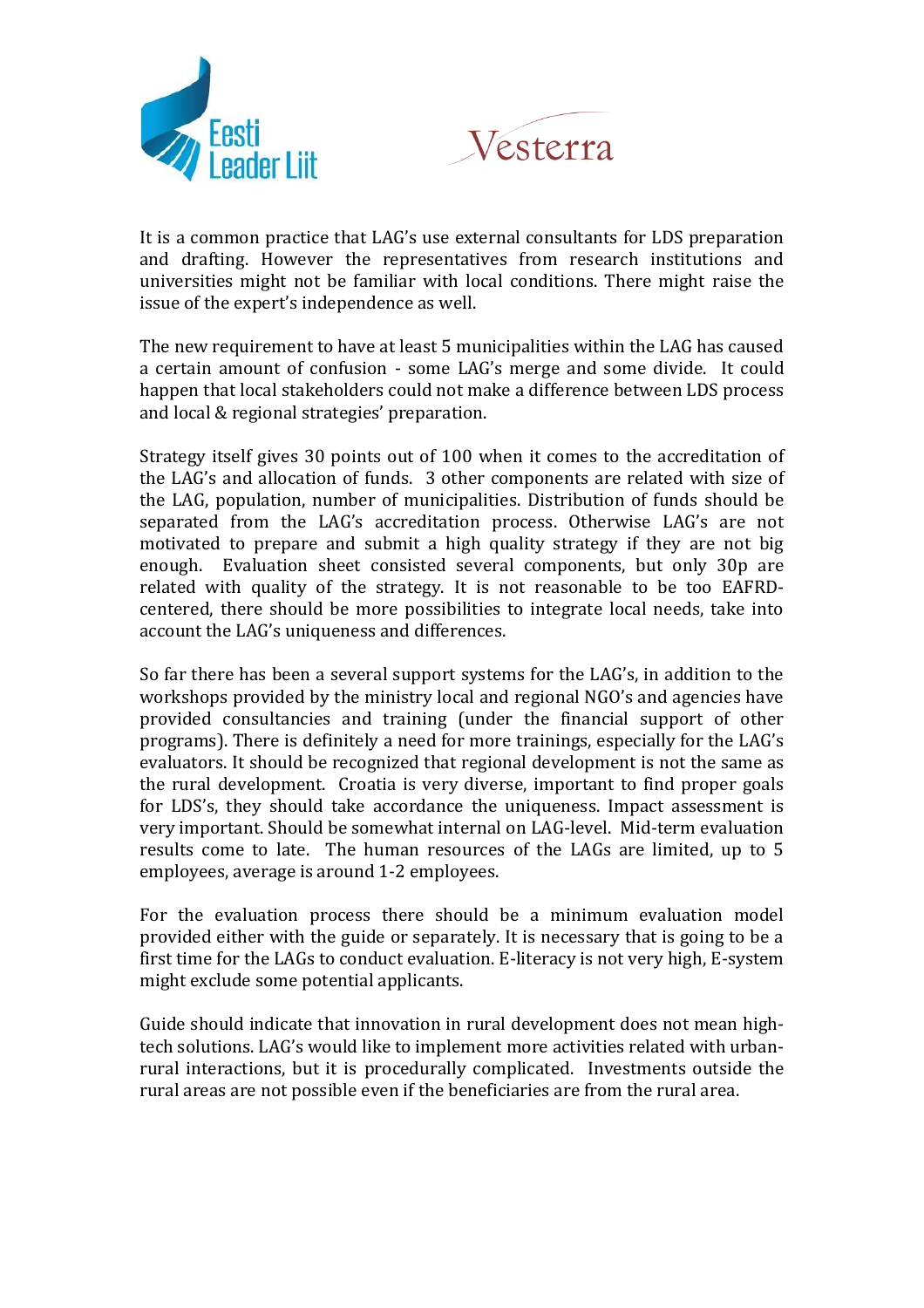



## **18. 09.2015 to 20.09.2015**

**(1)** Travel to Terra Liburna LAG area, site visits and field inspection **(2)** Desk review of the background documents and collected data with following outputs:

- RDP takeouts (Annex 4)
- First structure of the Guide (Annex 5)
- Web questionnaire for the LAGs (Annex 6)
- Mapping of data gaps, necessary enquiry for the representatives of the ministry (Annex 7)

## **21.09. 2015**

**(1)** Meeting with LAG Terra Liburna, represented by the President ANGELA XXXX in Matulj.

Discussion: Established in 2013 2-3 months before the second tender of IPARD and was not qualified for IPARD funding. LAG consists 8 municipalities and 66 members. Without IPARD-funding they had more freedom and time for their scene-setting. Others were kind of stressed with rules and reporting. LAG have become quite important association in the region. Trying to consult local people to how to register the business, how to gain pubic money. Leaflet to be out in next months about agricultural business, made especially for that region. Salary came from the local municipalities + regional authority gave every LAG (4 of them) certain amount of money to cover the costs.

LAG have used different funding sources, ie INTERREG together with 12 international partners.

Local production is an important topic. LAG is trying to provide support to access markets, they'll make co-operation agreement with Slovenian LAG, focus on local productions. Small local producers need support, some of them are not registered, a bit scared of the bureaucracy.

Have an number of foreign LAG partners, it might be useful to follow their experiences with LDS drafting (Slovenia, Lithuania, Italy, Bosnia & Herzegovina). LAG needs a simple strategy for simple people.

LAG already started with LDS preparations in small scale. Started with small activities, some meetings in municipalities with presentations. One municipality arranged business day. They are waiting for the results of the tender (sub-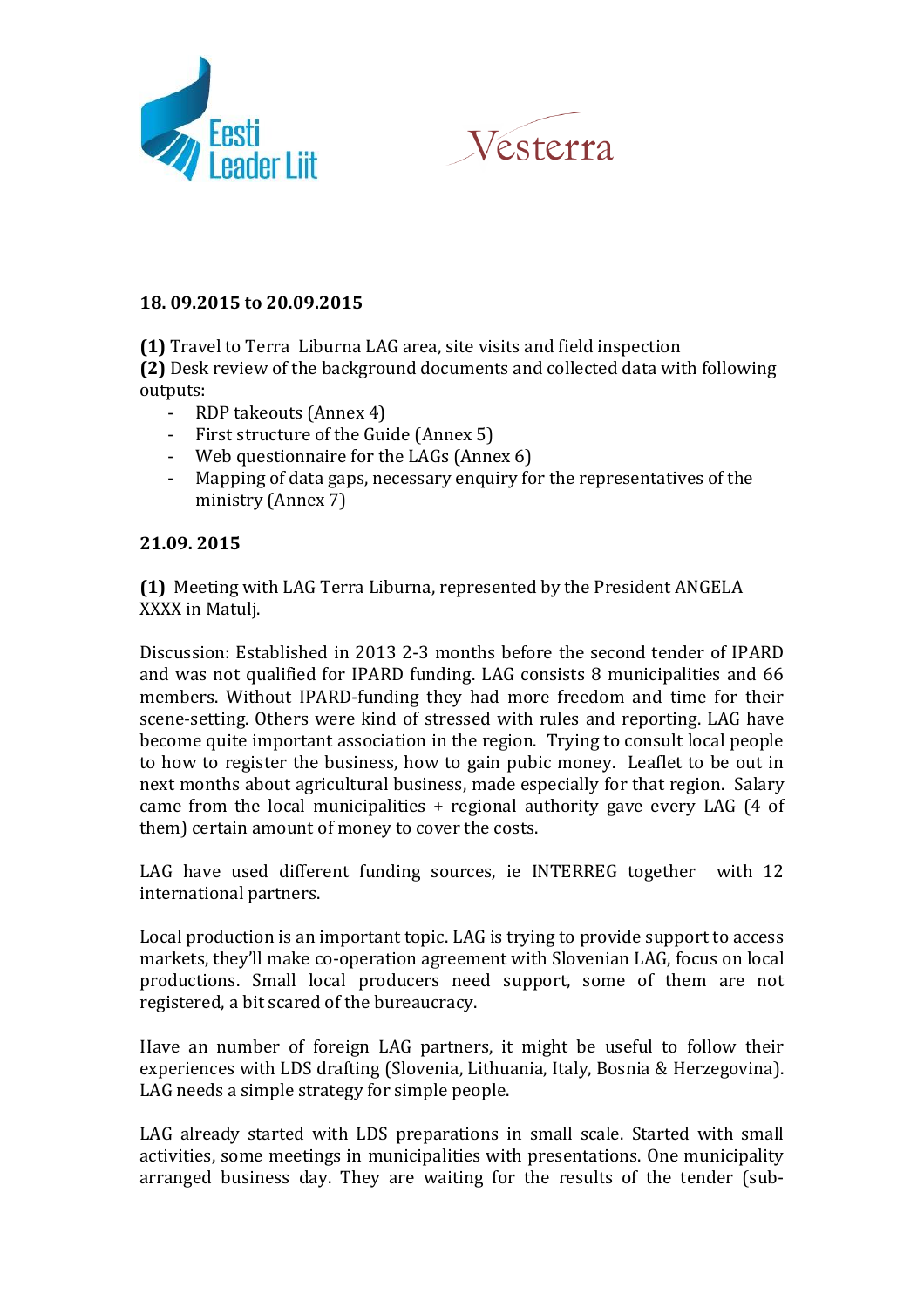



measure 19.1). 8 thematic teams are working, representatives from the universities and research institutions are included (Tourism management university in Opatija + economic branch in Rijeka + some more). Absolutely necessary to work together with R&D institutions, LAG kind of translates the research info for local people. Mostly have done meetings with university people, tried to make SWOT together.

A bit concerned about the monitoring, LAG is small and not prepared to act as an agency. Do not have necessary resources. The main focus areas for the LAG are: production & small changes, rural tourism and rural development as a whole. Cooperation with regional and local tourism boards is necessary, destination management organization. LAG wants to initiate co-operation. To attract and occupy young people, to make good pre-conditions. They see a role of the LAG as an animator who makes things happen. They make trainings in their co-working office as well as at LRA's at partners (associations). Avoiding overlaps, they try to empower them, do not have to do everything ourselves.

As the challenges of the LAG have changed they plan to draft a new LDS rather then to update the existing one. A further guidance/support is needed to how to evaluate the projects, how to make things work. It is unpredictable what is going to happen after the LDS approval. Our members/applicants have to implement the LDS, not the LAG. During IPARD it was different. A low awareness about the LEADER-funding is going to be a problem in Terra Liburna. People do not have a lot of ideas, they do not have vision.

LAG tries to promote and set up co-operation networks for small food chains. Have used guidelines from northern Italy, similar climate. The have 30-40 years of experiences. Italians are willing to help. Italy implements LEADER a bit differently. Mentality is different. Study visits to Styria took place recently. Austrian trip was very fruitful – 5 producers started to work together in an effective way.

National co-operation is also present - an agreement of co-operation with 4 neighboring LAGs + consultants, agency. They do statements together and other co-operation. This was the first this kind of partnership, and were the first to get the money from the region. Now there is an new partnership in Croatia somewhere else as well. They are now making new a new co-operation agreement with 2 LAGS from Istria, mount Utchka region connected with local food (olive oil etc).

From the LAG's perspective it would be perfect if the applications are going to be submitted electronically, but some of the potential applicants definitely would have difficulties (an example of the local cheese producer with a low